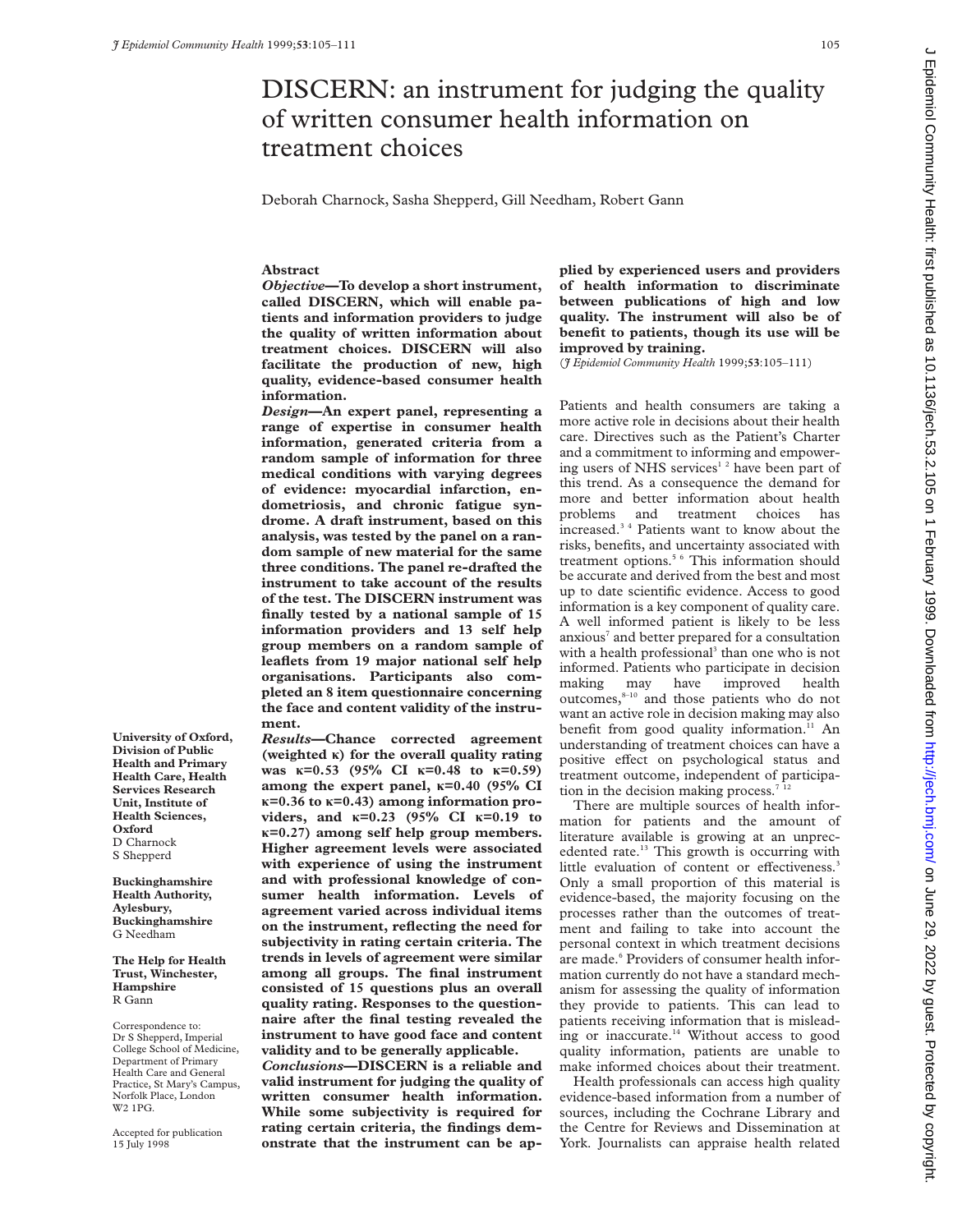*Table 1 DISCERN Project Expert Panel*

| 3 clinical specialists (one for each condition) |
|-------------------------------------------------|
| 3 self help group members (one for each         |
| condition)                                      |
| 2 general practitioners                         |

A patient information expert

A representative from the Centre for Reviews

and Dissemination at York

A health care consumer

A Community Health Council member A health journalist<br>A lay medical publisher A representative from the Plain English Campaign

news reports using The Index of Scientific Quality (ISQ) developed by Oxman and colleagues.15 There is, however, no systematic method for judging the quality of literature written specifically for patients. We have developed a short instrument, called DISCERN, which features key questions for the critical appraisal of written consumer health information about treatment choices. The DIS-CERN questionnaire will: (1) enable information providers and patients to judge the quality of written information about treatment choices; (2) facilitate the production of high quality evidence-based consumer health information by setting standards, and by providing a reference point for authors.

#### **Methods**

The DISCERN instrument was developed in two stages: (1) an expert panel developed and tested the instrument; (2) a national sample of health information providers and self help group members tested the instrument on a range of consumer health information on treatment choices.

DEVELOPMENT OF THE DISCERN INSTRUMENT BY THE EXPERT PANEL

## *Participants*

We recruited an expert panel representing a range of expertise $16$  in areas relevant to the production and use of consumer health information (see table 1).

#### *Materials*

We collected consumer health information for three conditions where the evidence-base for treatment choices differs. These conditions were myocardial infarction, endometriosis, and chronic fatigue syndrome. The information collected consisted of books available in public libraries and bookstores, leaflets produced by professional organisations and national self help groups identified through Helpbox<sup>17</sup> and the Voluntary Agencies Directory,<sup>18</sup> and articles published in magazines or newspapers listed in the Popular Medical Index<sup>19</sup> for the preceding 12 months. Publications were included if they were written in English, were written for patients or health consumers and referred to a treatment or treatments (including "no cure or treatment available").

#### *First analysis by the expert panel*

A random sample of 3 books, 16 book chapters, 48 leaflets, and 16 periodical articles was generated for the expert panel's initial analysis. This was considered the maximum the panel would be able to read in the time available. We asked the panel to analyse the sample of information independently using

their own experience and expertise. They were asked to list one overall set of criteria or questions that best represented the ways in which they made judgements about quality, and which could be applied consistently to rate new material. The panel had four weeks to complete the exercise. The three clinicians and three self help group members constituted a "specialist" group and only analysed information concerning their own area of interest. DC and SS independently sorted the panel's criteria under common themes.<sup>16</sup>

#### *First meeting of the expert panel*

The panel met to discuss the results of the initial analysis and to draft the instrument. The meeting was chaired by a member of the project team (RG) experienced in facilitation of consumer health groups and in consensus techniques.

#### *Panel's test of the draft instrument*

The panel independently tested the draft instrument with a new random sample of information about treatment for the same three conditions. The test sample consisted of 21 publications (one book, two book chapters, two leaflets, and two periodical articles for each condition). Clinicians and self help group members again only rated material in their area of interest. Panel members had four weeks to complete and return their ratings. We analysed the data using a measure of inter-rater agreement (see statistical analysis).

#### *Second meeting of the expert panel*

The panel met for a second time to discuss the results of the test and to re-draft the instrument. The meeting was chaired by a member of the project team (RG). Questions were modified or excluded if they produced agreement scores below an acceptable level<sup>21</sup> ( $\kappa$ <0.40, see statistical analysis) or if they represented overlapping or redundant themes.

# EVALUATION OF THE DISCERN INSTRUMENT BY A NATIONAL SAMPLE OF HEALTH INFORMATION PROVIDERS AND SELF HELP GROUP MEMBERS *Participants*

We recruited 15 information providers via a national network of contacts in public sector health information services through the Help for Health Trust at Winchester. We defined eligible participants as "professionals responsible either for providing health advice directly to the public, or for dealing regularly with consumer health information (for example, health librarians or resource centre managers)". Fifteen self help group members were recruited through group leaders of local branches of the organisations represented on the expert panel. Two of these participants were unable to complete the rating exercise by the deadline and were subsequently dropped from the pilot.

### *Materials*

We obtained a sample of leaflets from each of 21 major producers of consumer health information (as identified by RG). Two organisations were subsequently excluded because

 $\subset$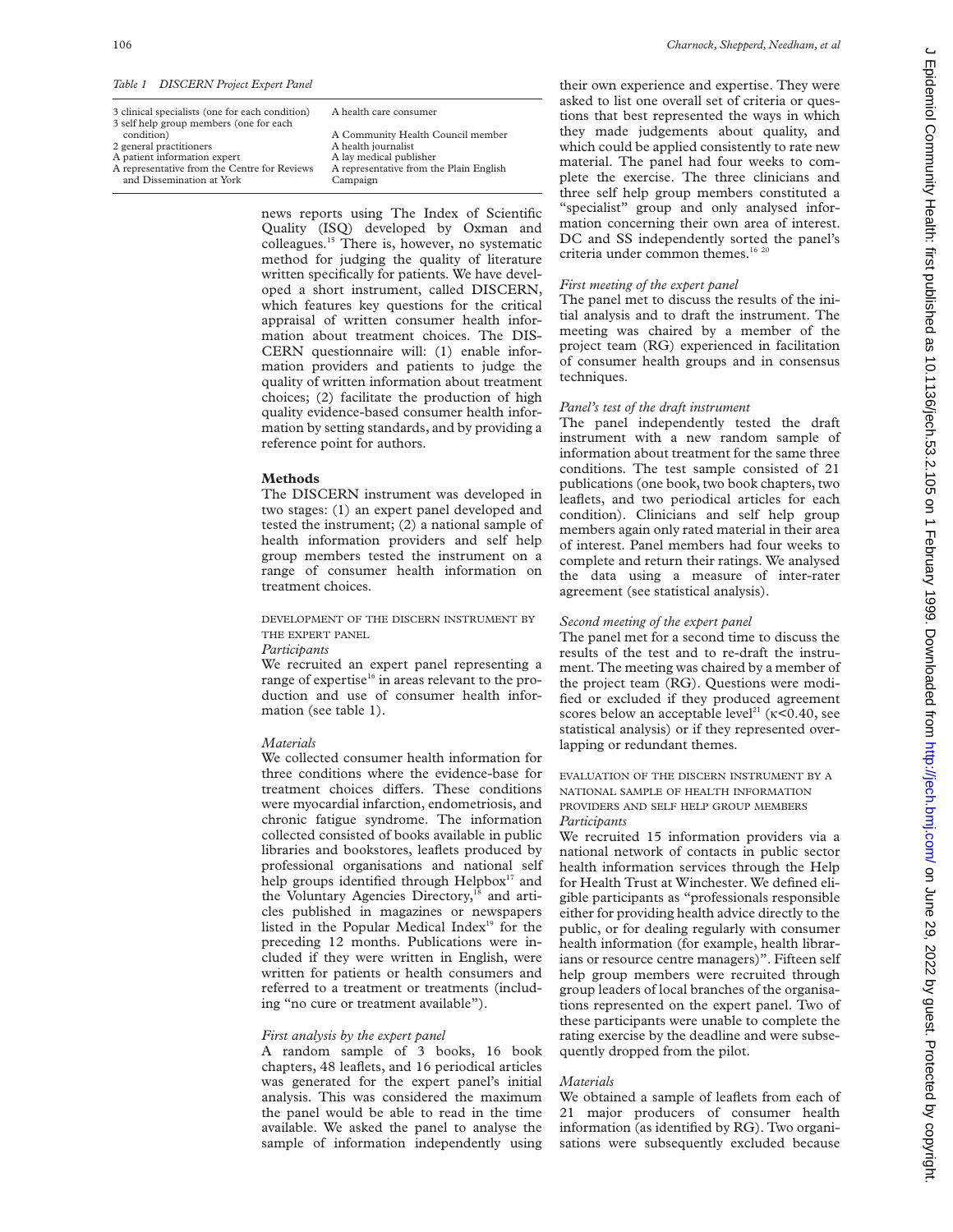none of the leaflets they supplied referred to treatment choices. We selected one leaflet at random from the sample for each of the remaining 19 organisations.

#### *National pilot of the instrument*

We sent each participant the sample of 19 leaflets plus copies of the DISCERN instrument and instructions for rating the information. The order of the leaflets was randomised. Participants were asked to use DISCERN to rate independently the leaflets in the order in which they were presented and not to consult or use additional sources of information when making their ratings. Participants were also asked to complete an 8 item questionnaire assessing the face and content validity and general applicability of the instrument,<sup>15</sup> and to provide demographic details. Participants were assured that all information would be treated in confidence. They had five weeks to complete and return their ratings.

## STATISTICAL ANALYSIS

We tested the reliability of the instrument at each phase by calculating agreement between raters for each DISCERN item using  $\kappa$  with quadratic weights, a chance corrected measure of agreement.<sup>22</sup> Weighted  $\kappa$  is appropriate for the analysis of data in ordered categories, such as the 5 point Likert scale used to rate each DISCERN item, because it does not treat all disagreements equally. Different weights are given to disagreements between raters according to the magnitude of the discrepancy. Ratings representing a difference of only one category are considered less serious than those where the discrepancy is greater.<sup>22</sup> <sup>23</sup> In the case of multiple raters, weighted  $\kappa$  is calculated by generating a  $\kappa$  score for each possible pair of raters for each item being rated. An overall  $\kappa$ score is then generated by calculating the average of these individual  $\kappa$  with an appropriate overall standard error.<sup>21</sup>

The cut off point for an acceptable level of agreement is somewhat arbitrary.<sup>23</sup>  $\kappa$  Is most commonly used to calculate agreement between a small number of skilled professionals, usually two, on the presence or absence of a distinct clinical feature.<sup>21</sup> <sup>24</sup> Levels of agreement in such settings tend to be high. The development of DISCERN required a complex design involving large and diverse samples of raters and publications, and assessment of more abstract concepts. Weighted  $\kappa$  is the most appropriate test of DISCERN's reliability, but there is no agreed value indicating "good" agreement. Acceptable agreement depends on the circumstances.<sup>23</sup> For the purposes of the development and re-drafting of the instrument, the cut off point for an acceptable level of agreement was set at  $\kappa \ge 0.40$  based on recommendations by Fleiss.<sup>21</sup>

Responses to the 8 item questionnaire assessing the face and content validity of the final instrument were in the form of simple Yes/No answers plus comments. We analysed these data by calculating the proportion of positive and negative responses to each question for each of the national pilot groups.

# **Results**

FIRST ANALYSIS BY THE EXPERT PANEL

The first set of criteria developed by the panel was sorted into 27 broad themes. Each broad theme was followed by "prompt" questions. The prompt questions were taken verbatim from each panel member's criteria and represented specific aspects of the main theme.

#### FIRST MEETING OF THE EXPERT PANEL

During the first meeting of the panel, the 27 themes were refined to 19 questions each rated on a 5 point Likert scale. An overall quality rating was added as an intuitive summary of responses to all of the questions on the instrument.<sup>15</sup> The rating scale ranged from

*Table 2 Summary of agreement among each group of raters*

|                 |                                   | Expert panel |            |      | Information group | Self help group      |            |
|-----------------|-----------------------------------|--------------|------------|------|-------------------|----------------------|------------|
|                 | Ouestion                          | ĸ            | 95% CI     | K    | 95% CI            | K                    | 95% CI     |
| $\mathbf{1}$    | Explicit aims                     | 0.31         | 0.26, 0.36 | 0.38 | 0.34, 0.42        | 0.15                 | 0.12, 0.19 |
| $2^{\star}$     | Aims achieved                     | 0.34         | 0.29, 0.39 | 0.13 | 0.08, 0.17        | $\rm{No}$ $\rm{K}^+$ |            |
| 3               | Relevance to patients             | 0.59         | 0.54, 0.64 | 0.21 | 0.18, 0.24        | 0.18                 | 0.14, 0.22 |
| 4               | Sources of information            | 0.36         | 0.30, 0.41 | 0.50 | 0.46, 0.54        | 0.34                 | 0.30, 0.38 |
| 5               | Currency (date) of information    | 0.39         | 0.34, 0.43 | 0.59 | 0.55, 0.62        | 0.39                 | 0.35, 0.43 |
| 6               | Bias and balance                  | 0.46         | 0.41, 0.51 | 0.18 | 0.15, 0.22        | 0.15                 | 0.11, 0.19 |
| 7               | Additional sources of information | 0.70         | 0.65, 0.76 | 0.63 | 0.59, 0.67        | 0.50                 | 0.46, 0.55 |
| 8               | Reference to areas of uncertainty | 0.41         | 0.35, 0.46 | 0.24 | 0.21, 0.28        | 0.17                 | 0.13, 0.21 |
| 9               | How treatment works               | 0.48         | 0.43, 0.54 | 0.28 | 0.24, 0.31        | 0.21                 | 0.17, 0.25 |
| 10              | Benefits of treatment             | 0.47         | 0.42, 0.52 | 0.31 | 0.27, 0.35        | 0.17                 | 0.13, 0.21 |
| 11              | Risks of treatment                | 0.50         | 0.45, 0.56 | 0.41 | 0.37, 0.45        | 0.38                 | 0.33, 0.42 |
| 12 <sub>‡</sub> | No treatment options              | 0.39%        | 0.34, 0.44 | 0.31 | 0.27, 0.34        | 0.24                 | 0.20, 0.29 |
|                 |                                   | and          |            |      |                   |                      |            |
|                 |                                   | 0.23         | 0.18, 0.28 |      |                   |                      |            |
| 13              | Quality of life                   | 0.31         | 0.26, 0.36 | 0.32 | 0.28, 0.36        | 0.22                 | 0.18, 0.26 |
| 14              | Other treatment options           | 0.40         | 0.35, 0.45 | 0.36 | 0.32, 0.39        | 0.30                 | 0.26, 0.35 |
| 15              | Shared decision making            | 0.40         | 0.35, 0.45 | 0.39 | 0.36, 0.43        | 0.29                 | 0.25, 0.32 |
| 16              | Overall quality                   | 0.53         | 0.48, 0.59 | 0.40 | 0.36, 0.43        | 0.23                 | 0.19, 0.27 |

\*If the answer to Question 1 was No, raters were instructed not to answer Question 2. The analysis for Question 2 was confined to 8 publications where complete data were available for both national pilot groups. †No  $\kappa$  value could be calculated for the self help group data, because the dataset consisted almost entirely of mid-range ratings (that is, 3 or 4). While there appeared to be very good agreement, there was insufficient variability across publications for the calculation of  $\kappa$ . The  $\kappa$  value of 0.13 in the Information group also appears low considering the pattern of data was very similar. It is possible that  $\kappa$  values are not representative of agreement for those questions where *all* the literature being rated is considered equally good or equally poor by the majority of raters.<sup>23</sup>  $\pm$ Several raters in both final pilot groups reported that Questions 12 and 13 were not applicable to a publication about water births; this publication was therefore excluded from the analyses for these questions. §Two questions on an earlier draft of the instrument were merged to form Question 12 on the final instrument.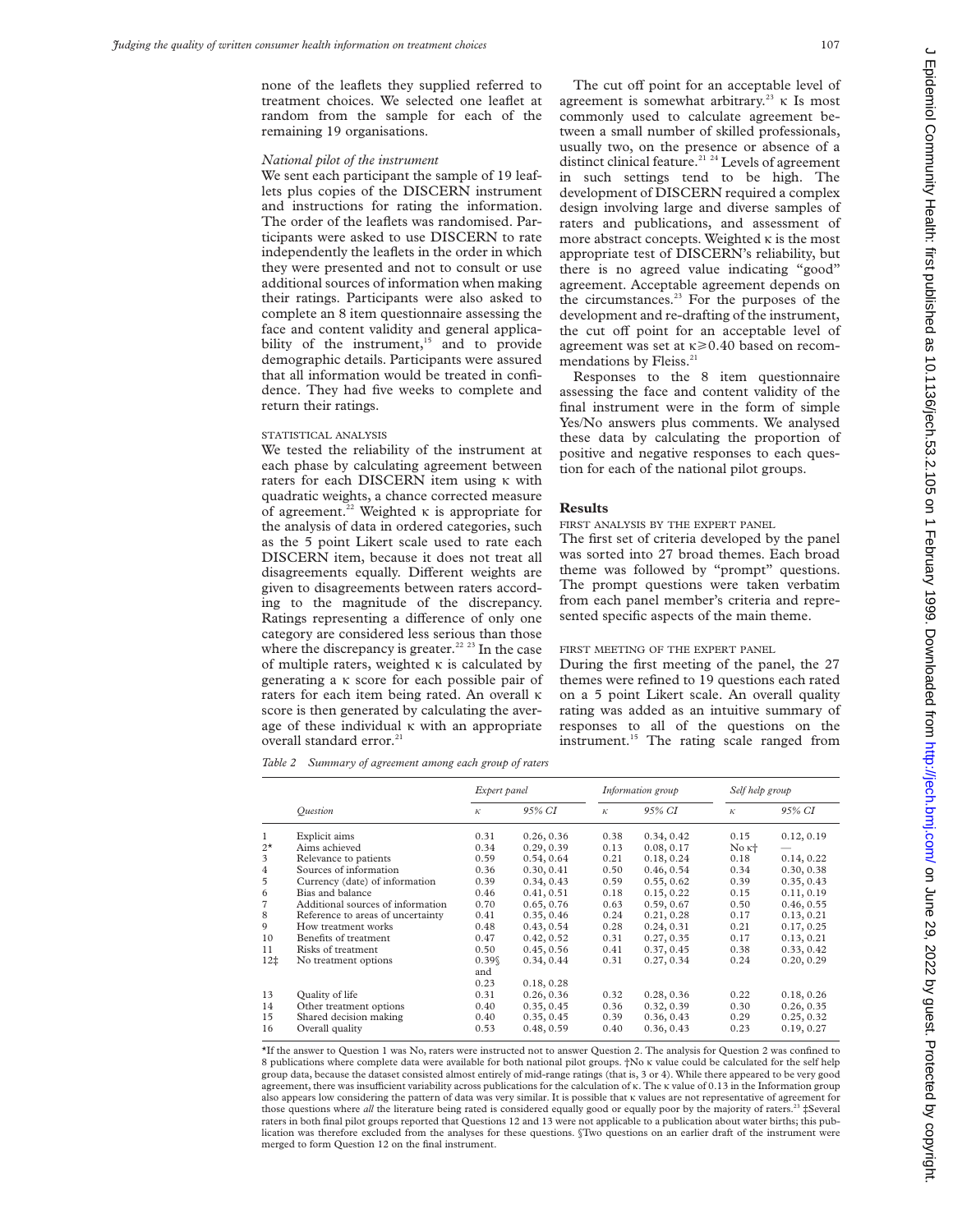*Table 3 Summary of positive responses to questions concerning the validity and applicability of the instrument*

| Ouestion                                        | Information group<br>$(n=15)$ Number $(%)$ | Self help group $(n=13)$<br>Number (%) |
|-------------------------------------------------|--------------------------------------------|----------------------------------------|
| 1 Clear and understandable questions            | 14 (93.3)                                  | 8(61.5)                                |
| 2 Clear and understandable instructions*        | 15(100)                                    | 12(92.3)                               |
| 3 All questions necessary                       | 13 (86.7)                                  | 9(69.2)                                |
| 4 All relevant topics included                  | 11(73.3)                                   | 11(84.6)                               |
| 5 All questions of equal importance when        |                                            |                                        |
| rating overall quality                          | 5(33.3)                                    | 8(61.5)                                |
| 6 Discriminates between publications of high    |                                            |                                        |
| and low quality                                 | 12(80.0)                                   | 11(84.6)                               |
| 7 Applicable to a wide variety of patient       |                                            |                                        |
| publications                                    | 11(73.3)                                   | 10(76.9)                               |
| 8 Useful for patients and information providers | 14 (93.3)                                  | 11 (84.6)                              |

\*Full instructions are provided in the handbook. Please contact the authors for more information.

1=No (that is, the criterion is not fulfilled by the publication) to 5=Yes (that is, the criterion is fulfilled by the publication).<sup>15</sup> A section was also included for comments. The panel recommended that the prompt questions should be developed into hints in the form of educational statements to guide the user.

# PANEL'S TEST OF THE DRAFT INSTRUMENT

An overall  $\kappa$  score for each of the 20 DISCERN items was generated by calculating the average of individual  $\kappa$  scores for each pair of the 11 panel members (nine non-specialist and two specialist panel members) for each of the 21 publications rated. Ten questions achieved an acceptable level of reliability, $21$  including the rating for overall quality ( $\kappa$ =0.53, 95% CI  $\kappa$ =0.48 to  $\kappa$ =0.59). A sensitivity analysis revealed that inter-rater agreement for each question was similar regardless of whether or not the specialists' ratings were included. The same result was found when data for each of the three conditions were analysed separately. For the majority of questions, levels of agreement were similar across the three conditions. Cases where agreement levels differed across conditions were because of the shortcomings of the draft instrument. For example, the endometriosis and myocardial infarction literature produced low agreement scores on questions about dates and sources because of incomplete guidance for rating the degree to which the publication fulfilled these criteria. In contrast, the chronic fatigue syndrome literature produced good agreement on these questions largely because these features were definitely absent from most chronic fatigue syndrome publications.

### SECOND MEETING OF THE EXPERT PANEL

During the second meeting of the expert panel the instrument was re-drafted to take account of the results of the panel's test. Modifications consisted of merging, dividing or re-wording questions. Two questions about the presentation of information were dropped from the instrument. One question asked if the information was easy to understand, and the other if it was attractive and interesting. These questions yielded the lowest  $\kappa$  values despite detailed hints, and it was not possible to gain consensus on these issues during panel debate. The re-drafted instrument consisted of 15 questions plus an overall quality rating.

NATIONAL PILOT OF THE INSTRUMENT

An overall  $\kappa$  score for each of the 16 DISCERN items was generated by calculating the average of individual  $\kappa$  scores for each pair of participants in each group (15 information providers, 13 self help group members) for each of the 19 publications rated. Table 2 gives the results. The results from the test by the expert panel (n=11) of an earlier draft of the instrument are also presented for comparison.

Responses to the questionnaire concerning the validity and applicability of the instrument are presented in table 3. The question yielding the highest level of negative responses was whether all of the questions on the DISCERN instrument were of equal importance when rating the overall quality of a publication. Disagreement was greatest among the information provider group (see table 3, question 5): two thirds of this group felt the questions were not of equal importance, but there was no consensus as to which were the most important.

# **Discussion**

The development of a critical appraisal tool for users of consumer health information that meets acceptable levels of reliability and validity is long overdue. There is a vast literature describing ways to improve the quality of written consumer health information, including<br>many useful recommendations and many useful recommendations and guidelines.<sup>25</sup> <sup>26</sup> Most of this work has been targeted at producers of consumer health information and has been concerned with aspects of presentation and style such as readability.<sup>27</sup> <sup>28</sup> However, information that is well written and comprehensible is not necessarily accurate or informative. While there is some evidence suggesting the best ways of conveying information to patients,<sup>29-31</sup> there has not been a robust analysis of what constitutes good quality information. Previous methods for developing and evaluating consumer health information have mainly been confined to qualitative techniques such as non-standardised questionnaires and focus groups, and have usually assessed the impact of a single publication on the knowledge, satisfaction or compliance of a specific target group.<sup>32 33</sup> The tendency to focus on the presentation of written information and to confine evaluations to qualitative feedback from patients has hindered the development of a general set of quality guidelines about the content of written information about treatment choices. DISCERN is the first standardised quality index of consumer health information that can be used by producers, health professionals, and patients to appraise written information on treatment choices.

The combination of qualitative methods and a statistical measure of inter-rater agreement among groups representing a diverse range of experience in consumer health information was crucial to the development of DISCERN. The use of agreement statistics not only provided a demonstration of the reliability of the final instrument, but also guided the development of the instrument by focusing panel discussion. The  $\kappa$  scores produced by the panel's test of the instrument highlighted areas where consensus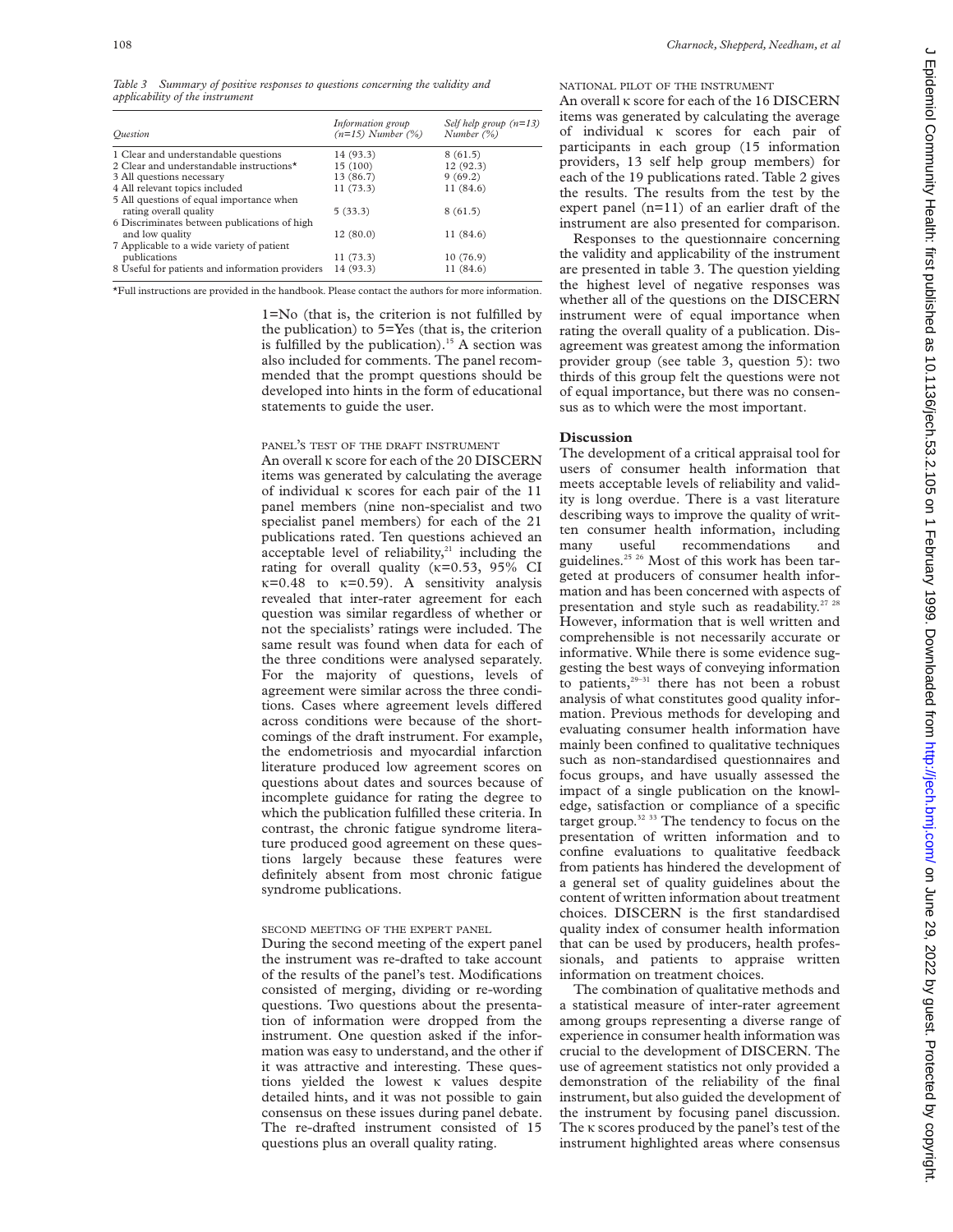was difficult to achieve. The panel debated these weaknesses and refined the instrument. The exclusion of questions concerning the presentation of information demonstrates the importance of this combined methodology. Although members of the expert panel listed aspects of presentation as important quality criteria in their initial analysis, the  $\kappa$  analysis and panel debate revealed that it was impossible to identify simple "gold standards" for these features that could be used reliably by all participants. The visual appeal of written information can be highly subjective and it may not always be possible to present information in a way that is acceptable to all readers. The methodology used to develop DISCERN has enabled us to identify an agreed set of standards for the content of written information on treatment choices that can be consistently understood and applied by a wide range of users.

Although it can be misleading to compare values of  $\kappa$  from different studies, as the prevalence of the categories may differ, $23$  the only recent study using a similar analysis to DISCERN was that conducted by Oxman and colleagues.15 In Oxman's study, levels of interrater agreement on individual items of an 8 item quality assessment tool ranged from 0.21 to 0.69, with an agreement score for overall quality of 0.62. The raters in Oxman's study were similar to the expert panel for DISCERN in that they were skilled in the application of their tool through repeated use and discussion. Oxman *et al* predicted that lower levels of agreement would be found among groups of untrained raters. The DISCERN instrument was tested by three groups with varying degrees of experience in critically appraising consumer health information. As would be expected, levels of agreement were consistently higher among the expert panel and the information providers compared with the self help group members. Although the information providers were less "trained" in the use of DISCERN than the expert panel, they were likely to have greater familiarity with consumer health information and concepts relating to treatment choices than self help group members.

The chance corrected agreement for the DISCERN overall quality rating reached acceptable levels among the expert panel  $(k=0.53, 95\% \text{ CI } k=0.48 \text{ to } k=0.59) \text{ and}$ among the information provider group in the final test ( $\kappa$ =0.40, 95% CI  $\kappa$ =0.36 to  $\kappa$ =0.43), indicating that the instrument can be used successfully to discriminate between publications of high and low quality among professional groups. The overall quality rating also reflected a "fair" level of agreement<sup>24</sup> ( $\kappa$ =0.23, 95% CI  $\kappa$ =0.19 to  $\kappa$ =0.27) among the self help group, who were "untrained" and mostly rating material concerned with health conditions other than their own. These findings indicate that the instrument can also be of use to patients, though its use may be improved by training. It is likely that effective use of DISCERN could be reached in all groups of users after training, and we have developed a handbook to support

#### KEY POINTS

- Patients require good quality evidencebased information so they can take an active role in decisions about their health care.
- Currently patients and providers of health information have no systematic way of judging the quality of information on treatment choices.
- x Written and electronic information for patients is growing at an unprecedented rate.
- The DISCERN instrument has been developed to enable patients and information providers to judge the quality of written information about treatment choices; and to facilitate the production of high quality evidence-based patient information.

the instrument. It is important to note that use of the DISCERN instrument was not dependent on specialist knowledge of a health condition or treatment and was consistent across conditions where the evidence base differs.

Although there were differences between groups in the strength of agreement scores, the trends in scores were similar in all three groups. Higher levels of agreement were associated with the assessment of more objective criteria where there are specific indicators, such as whether a publication is current or includes additional sources of information. Questions where inter-rater agreement tended to be lowest were those where subjective judgement is required, such as the extent to which a publication is biased or refers to areas of uncertainty. Oxman *et al*<sup>15</sup> also found that rating certain topic areas inevitably entailed some subjectivity. However, no DISCERN question was consistently identified as being of primary importance and the instrument should be used in its entirety to make judgements about the overall quality of a publication.

Patients can only make informed choices if they have access to good quality information. Members of all groups involved in the development of DISCERN reported that using the instrument led to the adoption of good practice in selecting and producing consumer health literature. The critical appraisal skills acquired from using DISCERN caused many participants to challenge their assumption that some information is always better than none. The rapid growth of medical information publicly available, particularly on the world wide web, has led to calls for a set of basic quality standards to ensure that professionals and patients know which information to use and which to discard.34 The DISCERN instrument will improve the standard of information available to the public in all settings by providing a framework for the production, evaluation, and screening of written consumer health information. Furthermore, by improving standards of consumer health information, DISCERN will play a vital part in the delivery of effective

 $\subset$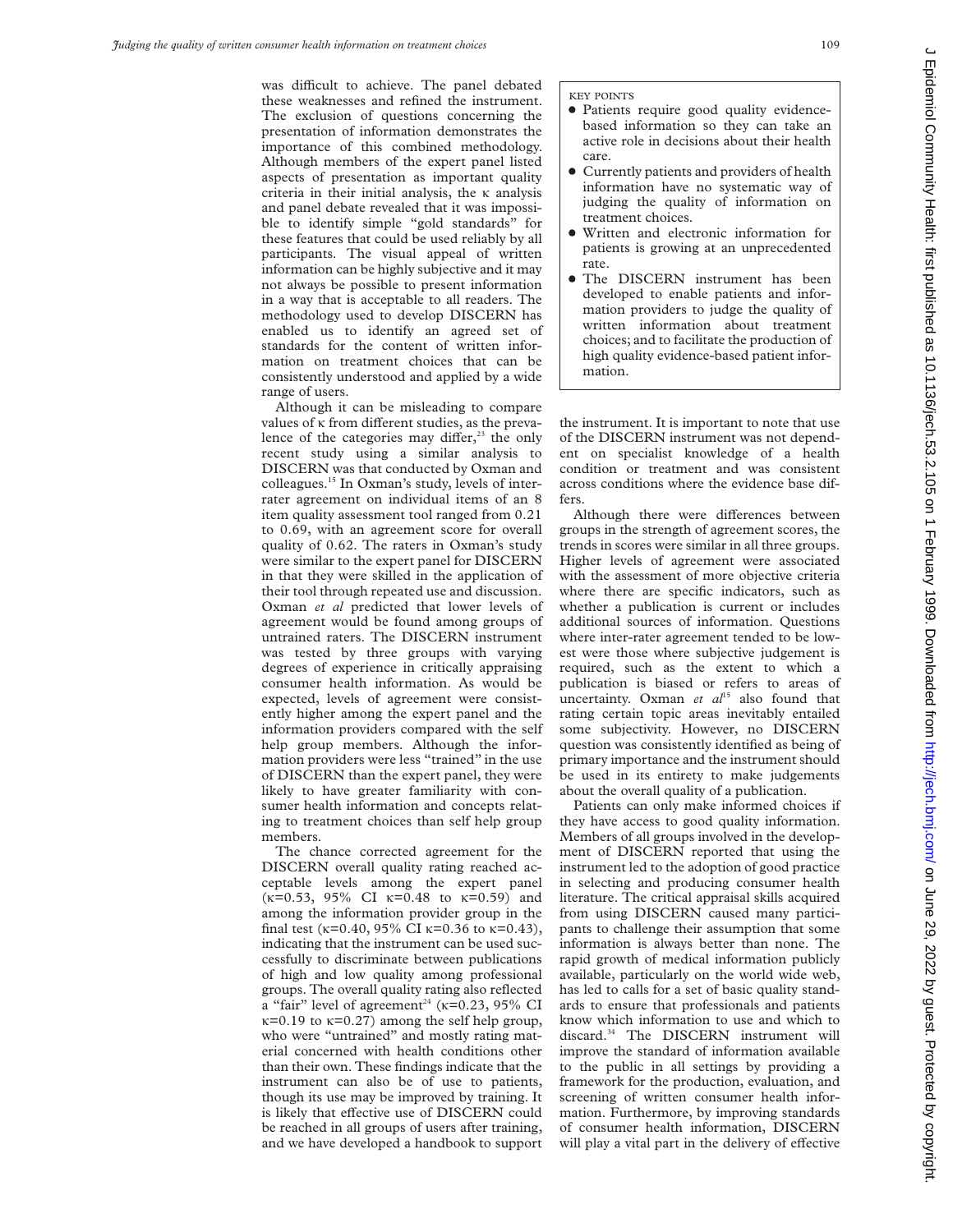healthcare by enabling patients to make informed treatment choices based on good evidence.

Our thanks to Mike Bradburn, Medical Statistician, Centre for Statistics in Medicine, Institute of Health Sciences, Oxford for statistical advice; Professor Stephen Walter, Department of Clinical Epidemiology and Biostatistics, McMaster University, Hamilton, Ontario, Canada L8N 3Z5 for providing the PC-Agree Program for the calculation of weighted ê; members of the expert panel and national pilot groups; and sta V at the Popular Medical Index, Lister Hospital, Stevenage for the provision of magazine and newspaper articles.

Funding: this work was supported by a grant from the British Library and NHS Executive Anglia and Oxford. Conflicts of interest: none.

## **Appendix**

#### **DISCERN**

An instrument for judging the quality of written consumer health information on treatment choices Funded by the British Library

*For further information please contact: Sasha Shepperd University of Oxford Division of Public Health and Primary Health Care Institute of Health Sciences Old Road Headington Oxford OX3 7LF*

#### **Section 1**

IS THE PUBLICATION RELIABLE?

|    | 1. Are the aims clear? |           |  |     |  |  |  |
|----|------------------------|-----------|--|-----|--|--|--|
| No |                        | Partially |  | Yes |  |  |  |

*Hint: Look for a clear indication at the beginning of the publication of \* what it is about \* what it is meant to cover (and what topics are meant to be excluded) \* who might find it useful* **If the answer to Question 1 is 'No', go directly to Question 3**

|    | 2. Does it achieve its aims? |           |  |     |  |  |  |  |
|----|------------------------------|-----------|--|-----|--|--|--|--|
| No |                              | Partially |  | Yes |  |  |  |  |
|    |                              |           |  |     |  |  |  |  |

*Hint: Consider whether the publication provides the information it aimed to as outlined in Question 1*

## **3. Is it relevant?**

|     | <b>J. IS IL LUIUVAIIL.</b> |           |  |     |  |  |  |
|-----|----------------------------|-----------|--|-----|--|--|--|
| No. |                            | Partially |  | Yes |  |  |  |
|     |                            |           |  |     |  |  |  |

*Hint: Consider whether \* the publication addresses the questions that readers might ask \* recommendations and suggestions concerning treatment choices are realistic or appropriate*

**4. Is it clear what sources of information were used to compile the publication (other than the author or producer)?**

|  | $\sim$ $\alpha$ <sub>2</sub> $\alpha$ <sub>3</sub> | ____ |  |
|--|----------------------------------------------------|------|--|
|  |                                                    |      |  |

*Hint: \* Check whether the main claims or statements made about treatment choices are accompanied by a reference to the sources used as evidence (e.g. a research study or expert opinion) \* Look for a means of checking the sources used such as a bibliography/reference list or the addresses of the experts or organisations quoted*

**Rating note: In order to score a full '5' the publication should fulfil both hints. Lists of** *additional* **sources of support and information (Q.7) are not necessarily sources of** *evidence* **for the current publication**

**5. Is it clear when the information used or reported in the publication was produced?**

| ٦٦          | Partially | ___ |
|-------------|-----------|-----|
| $\mathbf 1$ |           |     |

*Hint: Look for \* dates of the main sources of information used to compile the publication \* date of any revisions of the publication (but not dates of reprinting) \* date of publication (copyright date)*

**Rating note: The hints are placed in order of importance - in order to score a full '5' the dates relating to the first hint should be found**

## **6. Is it balanced and unbiased?**

*Hint: Look for \* a clear indication of whether the publication is written from a personal or objective point of view \* evidence that a range of sources of information was used to compile the publication (e.g. more than one research study or expert)\* evidence of an external assessment of the publication Be wary if \* the publication focuses on the advantages or disadvantages of one particular treatment choice without reference to other possible choices \* the publication relies primarily on evidence from single cases (which may not be typical of people with this condition or of responses to a particular treatment) \* the information is presented in a sensational, emotive or alarmist way*

| 7. Does it provide details of additional sources of |  |
|-----------------------------------------------------|--|
| support and information?                            |  |

|  | Partially |  |  |
|--|-----------|--|--|
|  |           |  |  |

*Hint: Look for suggestions for further reading or for details of other organisations providing advice and information about the condition and treatment choices*

#### **8. Does it refer to areas of uncertainty?**

|           | . . |  |
|-----------|-----|--|
| Partially |     |  |
|           |     |  |
|           |     |  |

*Hint:* \* Look for discussion of the gaps in knowledge or differences in *expert opinion concerning treatment choices \* Be wary if the publication implies that a treatment choice affects everyone in the same way (e.g. 100% success rate with a particular treatment)*

## **Section 2**

HOW GOOD IS THE QUALITY OF INFORMATION ON TREATMENT CHOICES ?

N.B. The questions apply to the treatment (or treatments) described **in the publication** *. Self-care is considered a form of treatment throughout this section.*

| 9. Does it describe how each treatment works? |  |           |     |  |  |  |
|-----------------------------------------------|--|-----------|-----|--|--|--|
| N٥                                            |  | Partially | Yes |  |  |  |
|                                               |  |           |     |  |  |  |
|                                               |  |           |     |  |  |  |

*Hint: Look for a description of how a treatment acts on the body to*  $\vec{a}$ *chieve* its effect

| 10. Does it describe the benefits of each treatment? |  |           |  |     |  |
|------------------------------------------------------|--|-----------|--|-----|--|
| No                                                   |  | Partially |  | Yes |  |
|                                                      |  |           |  |     |  |

*Hint: Benefits can include controlling or getting rid of symptoms, preventing recurrence of the condition and eliminating the condition both short-term and long-term*

#### **11. Does it describe the risks of each treatment?**

| $D = 1$ |                                     |  |     |  |
|---------|-------------------------------------|--|-----|--|
|         | $\sim$ $\sim$ $\mu$ $\mu$<br>$\sim$ |  | ___ |  |

*Hint: Risks can include side effects, complications and adverse reactions to treatment - both short-term and long-term*